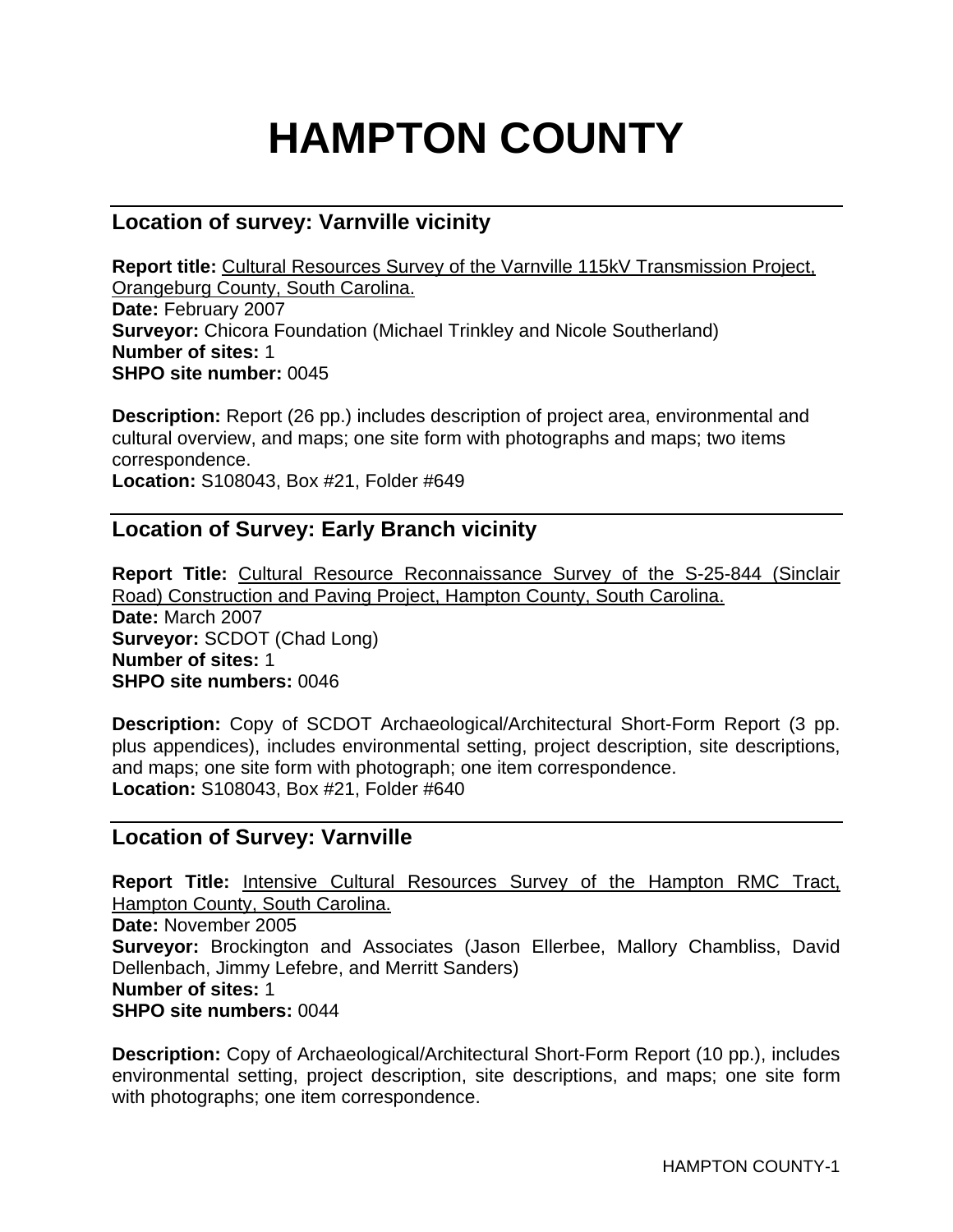**Location:** S108043, Box #20, Folder # 589

## **Location of Survey: US Highway 17A at the Hampton/Colleton County Line**

**Report title:** Cultural Resources Survey of the US Highway 17A Bridge Replacements Project, Colleton and Hampton Counties, South Carolina. **Date:** October 2004 **Surveyor:** Brockington and Associates (Ed Salo) **Number of sites:** 5 **SHPO site numbers:** 0365.1, 0365.2, 0042 (Hampton County), 1471 & 1472 (Colleton County)

**Description:** Report (41 pp. plus appendices) includes discussion of proposed project, environmental and cultural setting, results of archaeological and architectural survey, results of underwater cultural resource investigations, maps showing project area and resources; five site forms with photographs; one item correspondence. **Location:** S108043, Box #17, Folder #458

## **Location of survey: SC Route 68 (Early Branch, Davidson)**

**Report title:** Intensive Archaeological and Architectural Survey of the SC Route 68 Widening and Improvements from near I-95 to the Regional Industrial Park, Hampton **County Date:** October 2002 **Surveyor:** The Louis Berger Group, Inc. (Lee Tippett and Eric Griffitts) **Number of sites:** 10 **SHPO site numbers:** 0030-0039

**Description:** Archaeological and architectural report (73 pp., plus appendices) includes project description, environmental setting, identification of historic resources, maps showing project area and right of way; ten site forms with photographs; two items correspondence.

**Location:** S108043, Box #14, Folder #360

## **Location of Survey: Dorchester, Hampton, Colleton, Jasper Counties**

**Report title:** Cultural Resources Survey of a Proposed Natural Gas Pipeline, Dorchester, Colleton, Hampton, and Jasper Counties, South Carolina. **Date:** June 2001 **Surveyor:** Brockington and Associates (David Baluha, Roman Crumpton, and Bruce Harvey) **Number of sites:** 4 **SHPO site numbers:** 0024-0027 (Hampton County)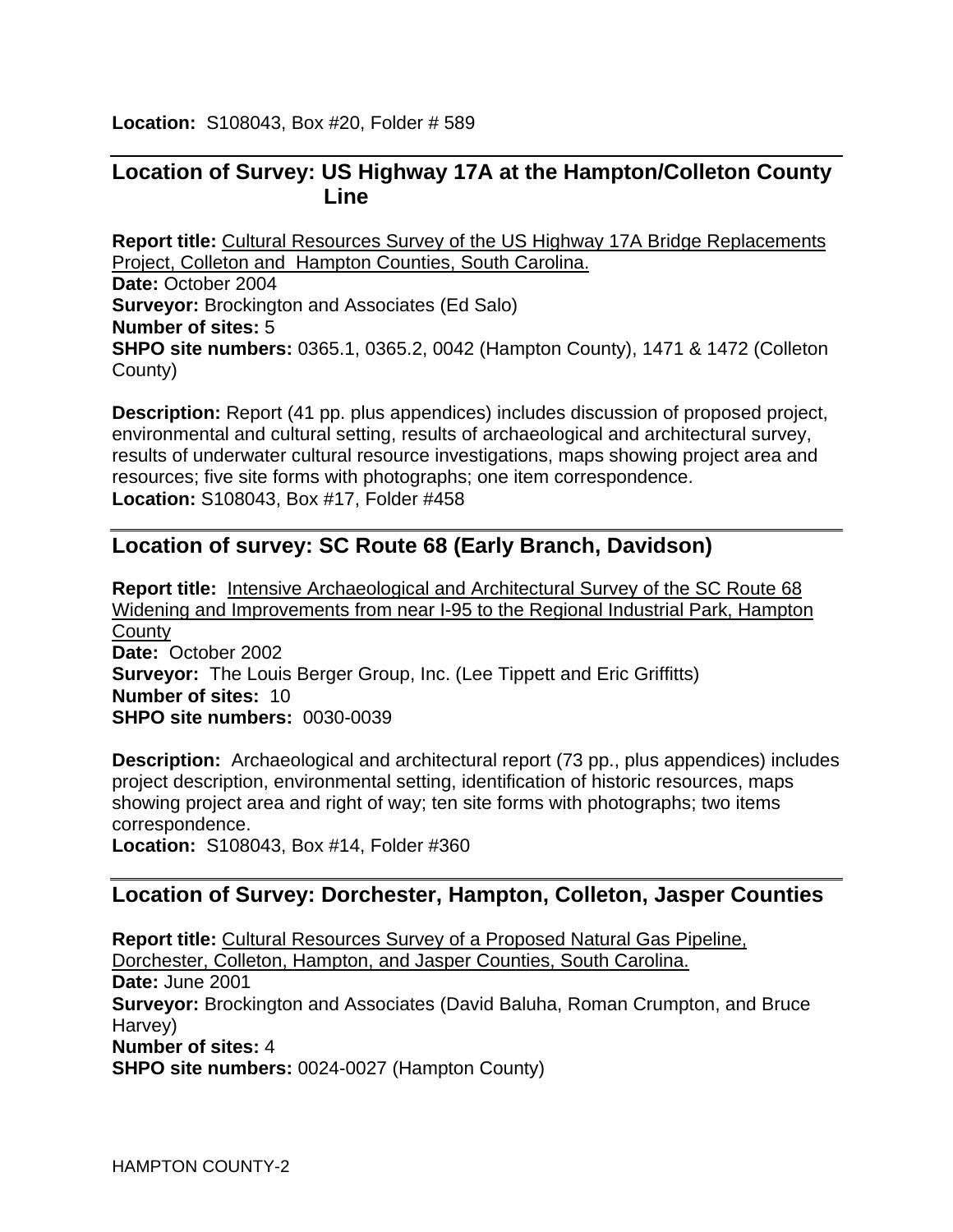**Description:** Report (x, 163 pp. plus appendices) includes discussion of proposed project, environmental and cultural setting, results of archaeological and architectural survey, maps showing project area and resources, and management recommendations; site forms with photographs; one item correspondence. **Location:** S108043, Box #12, Folder #298

## **Location of survey: Hampton - County**

**Report title:** Documentation of the Maner/Garnett House, Webb Wildlife Management Area, Hampton County, South Carolina **Date:** 1996 **Surveyor:** New South Associates **Number of sites:** 1 **SHPO site number:** 0023

**Description:** Photocopy of report abstract and project location map; photocopied site form; photographs; negatives; photo inventory (2 p.) and site plan (3 p.). No report on file.

**Location:** S108043, Box #4, Folder #123

# **Location of survey: Palachucola Unit of the Webb Wildlife Management Area, Hampton and Jasper Counties**

**Report title:** An Archaeological Survey of the Palachucola Unit of the Webb Wildlife Management Area, Hampton and Jasper Counties, S.C. **Date:** December 1994 **Surveyor:** Pan American Consultants, Inc. (Michelle Heyward) **Number of sites:** 6 **SHPO site numbers:** 0008-0011, 0023

**Description:** Site forms with photographs; maps and sketches of site locations. No report on file. **Location:** S108043, Box #3, Folder #76

# **Location of survey: Society St. (Coy Johnston House/Home Place), Town of Luray**

**Date:** 1994 **Number of sites:** 1 **SHPO site numbers:** 194-0007

**Description:** Site form with photographs. **Location:** S108044, Box #1, Folder #30

**Location of survey: Varnville (update) - Town**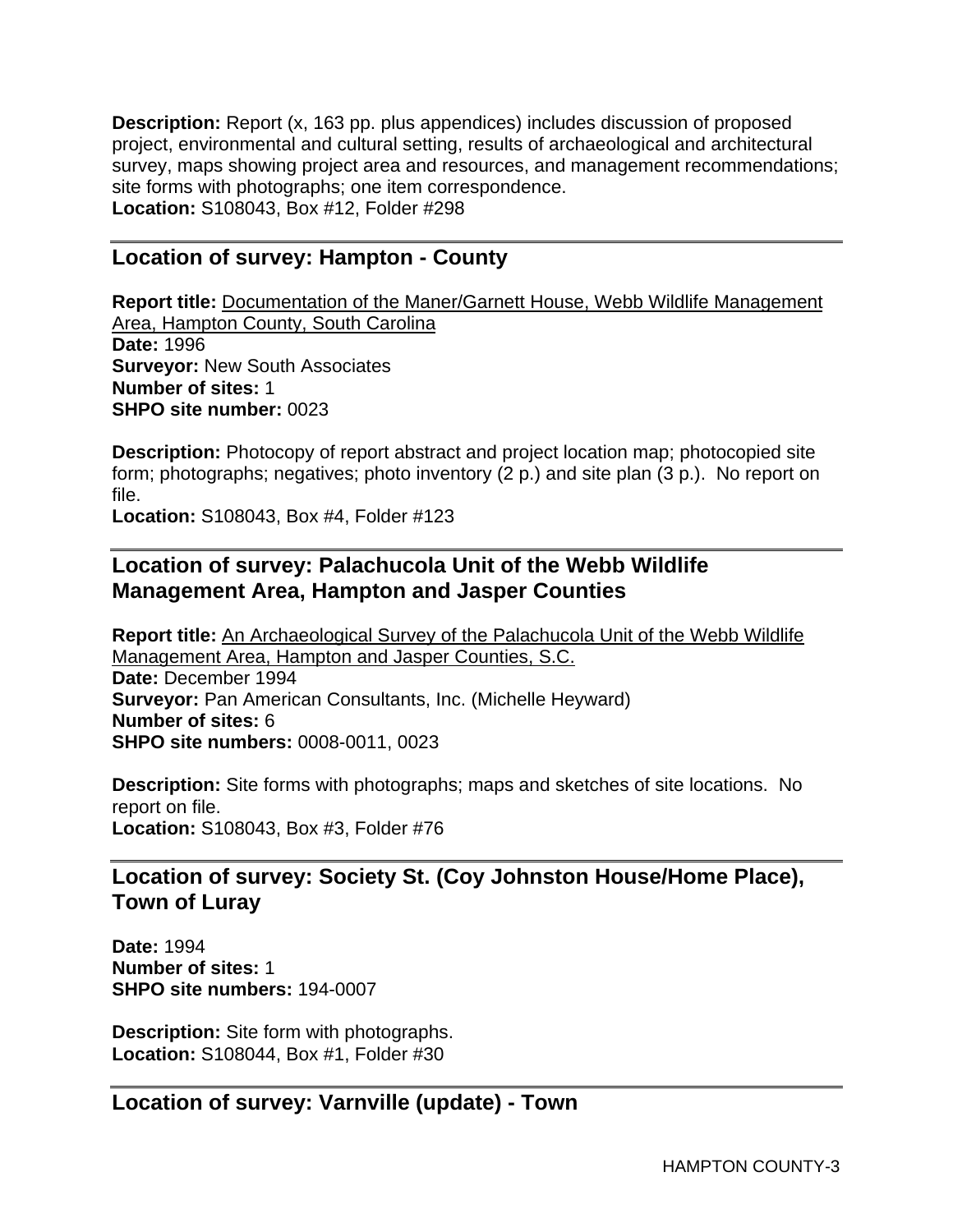**Date:** 1990 **Surveyor:** SHPO **Number of sites:** 16

**Description:** Inventory; 4 intensive maps with site numbers; photo log, re 9 views; slide log; xerox of 1921 map of Varnville; 1974 clipping re Varnville history (2 p.). **Location:** S108042, Box #120

**Description:** Intensive level survey Town of Varnville map. **Location:** S108042, Map Case 01/08, Folder #9

#### **Location of survey: Hampton - County (Reconnaissance)**

**Date:** 1986 **Surveyor:** SHPO **Number of sites:** 75

**Description:** Reconnaissance survey report (1 p.). **Location:** S108042, Box #120

**Description:** Negatives **[Restricted - contact Survey Coordinator] Location:** S108013, Box #4

## **Location of survey: Hampton County (Reconnaissance)**

**Date:** 1985

**Description:** Photos of Barkersville church, a beekeeper's house, Sheldon Chapel, house across from Stoney Creek Presbyterian Church, Stoney Creek Presbyterian Church, Hutson place (McPhersonville). **Location:** S108042, Box #4

#### **Location of survey: Brunson - Town**

**Date:** 1984-1985 **Surveyor:** SHPO **Number of sites:** 55

**Description:** Report (8 p.); town history booklet (16 p.), illustrated; sketched map of Brunson house and outbuildings. **Location:** S108042, Box #120

**Description:** Site forms with photos arranged by SC Secondary Road numbers. **Location:** S108042, Box #38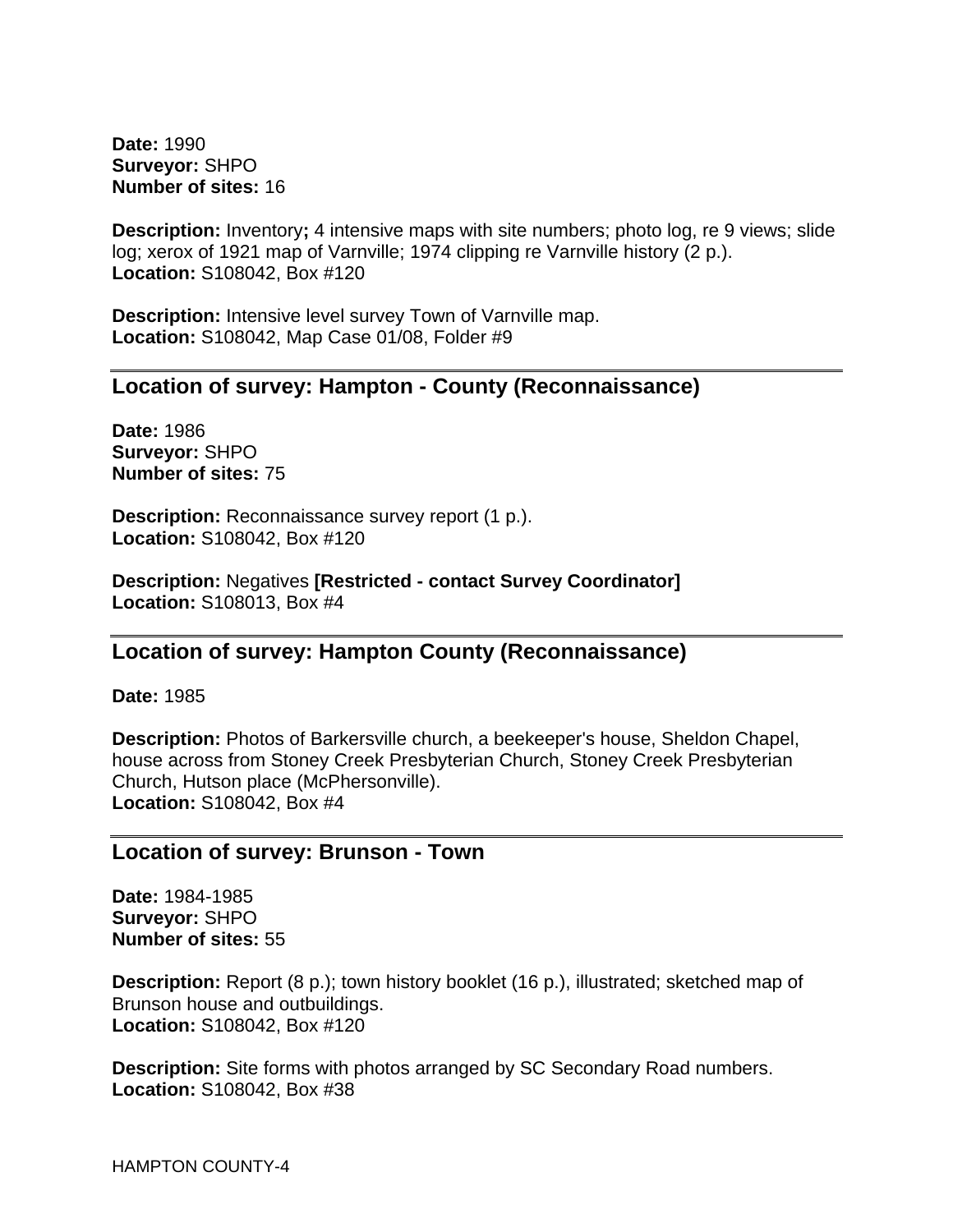**Description:** 1 USGS map (reconnaissance): Varnville; Town of Brunson highway map (intensive); Town of Yamassee highway map (intensive). **Location:** S108042, Map Case 12/05, Hampton Co., Folder #1

**Description:** Negatives **[Restricted - contact Survey Coordinator] Location:** S108013, Box #4

## **Location of survey: Hampton - Town**

**Date:** 1984 **Surveyor:** SHPO **Number of sites:** 85

**Description:** Inventory**;** news release, 1927, re Hampton and Branchville Rail Road (2 p.). **Location:** S108042, Box #120

**Description:** Site forms with photographs arranged by site number (some have changed from earlier surveys). Followed by 2 site forms (1 site info, photo) without site numbers. Some photos and site forms are from 1976 Hampton County Survey by Cole. **Location:** S108042, Box #38

**Description:** Hampton County general highway map (intensive); 2 Hampton County general highway map (reconnaissance). **Location:** S108042, Map Case 12/05, Hampton Co., Folder #2 See also Varnville maps listed below.

**Description:** Negatives **[Restricted - contact Survey Coordinator] Location:** S108013, Box #4

## **Location of survey: Varnville - Town**

**Date:** 1984 **Surveyor:** SHPO **Number of sites:** 81

**Description:** Inventory with field notes. **Location:** S108042, Box #120

**Description:** Town of Varnville map (intensive); Town of Hampton map (intensive); general highway map (reconnaissance). **Location:** S108042, Map Case 12/05, Hampton Co., Folder #3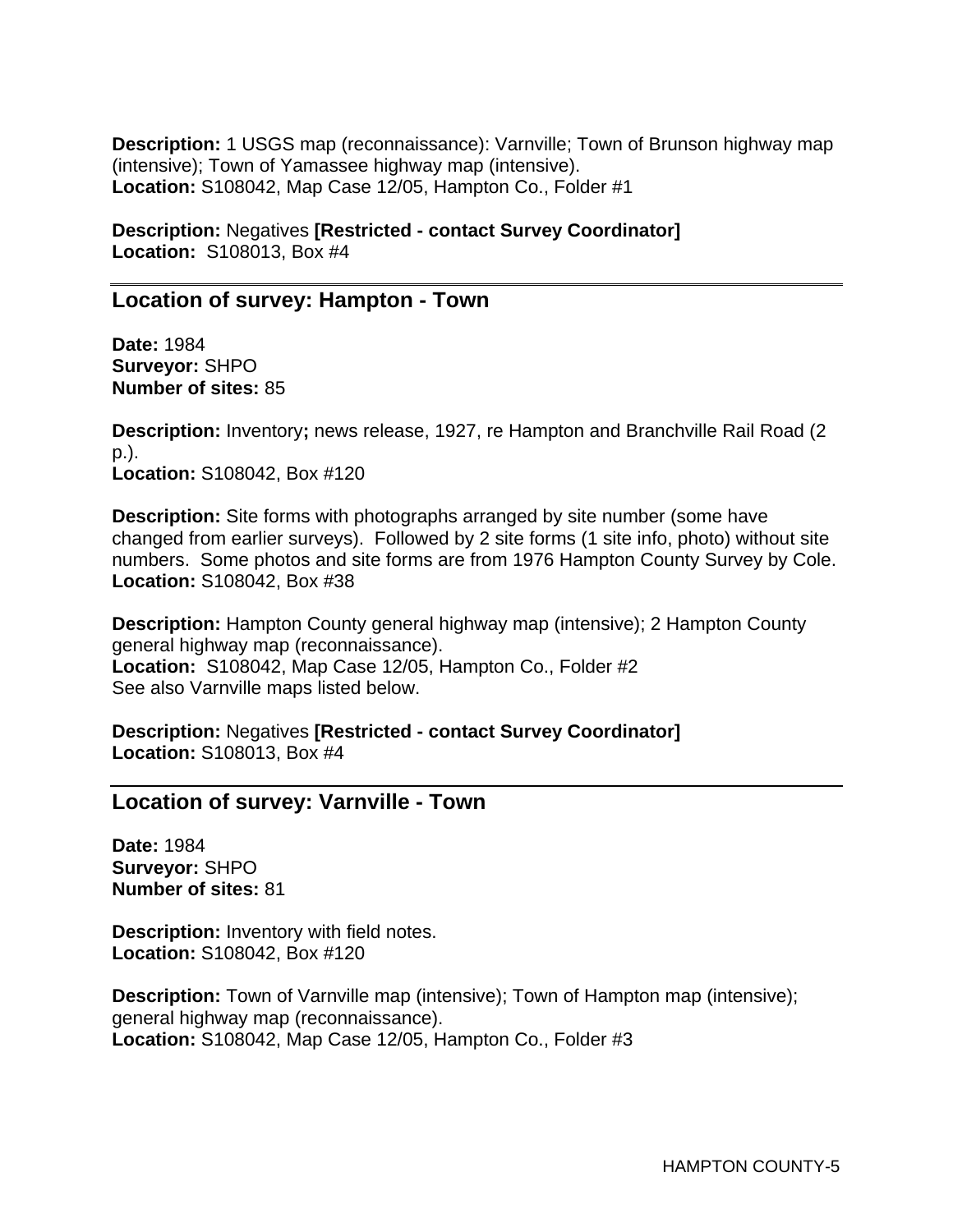**Description:** Site forms with photos arranged by site number. Followed by site forms (information and photo) for two sites: Hampton County Jail and Varnville Elementary School.

**Location:** S108042, Box #38

**Description:** Negatives **[Restricted - contact Survey Coordinator] Location:** S108013, Box #4

See also REGIONAL SURVEYS - LOWCOUNTRY

**Report title:** Historic Resources of the Lowcountry **Library call number:** F 270 .H5 1979 **Date:** 1979 **Surveyor:** Lowcountry Council of Government

**Description:** Report (203 p.), maps, photos, site index. **Location:** S108042, Box #117

#### **Location of survey: Estill - Town**

**Date:** 1978 **Surveyor:** Cole **Number of sites:** 11

**Description:** Site forms with photographs. **Location:** S108042, Box #38

#### **Location of survey: Hampton - County**

**Date:** 1976 **Surveyor:** Cole **Number of sites:** 44

**Description:** Inventory (2 p.); xerox of WPA booklet, 1940 (34 p.); 2 clippings re Brunson, Estill, Hampton; photo of "Mashall Place" with property map card and highway map. **Location:** S108042, Box #120

**Description:** Site forms with photos arranged by original site number. Survey provided the basis for the Hampton County section of the 1979 Council of Government (COG) report Historic Resources of the Lowcountry. See Regional Surveys - Lowcountry. There are three site forms with photos for the Albert Redden Stanley House (1985), and a photo form for the Miley Post Office (n.d.). **Location:** S108042, Box #38